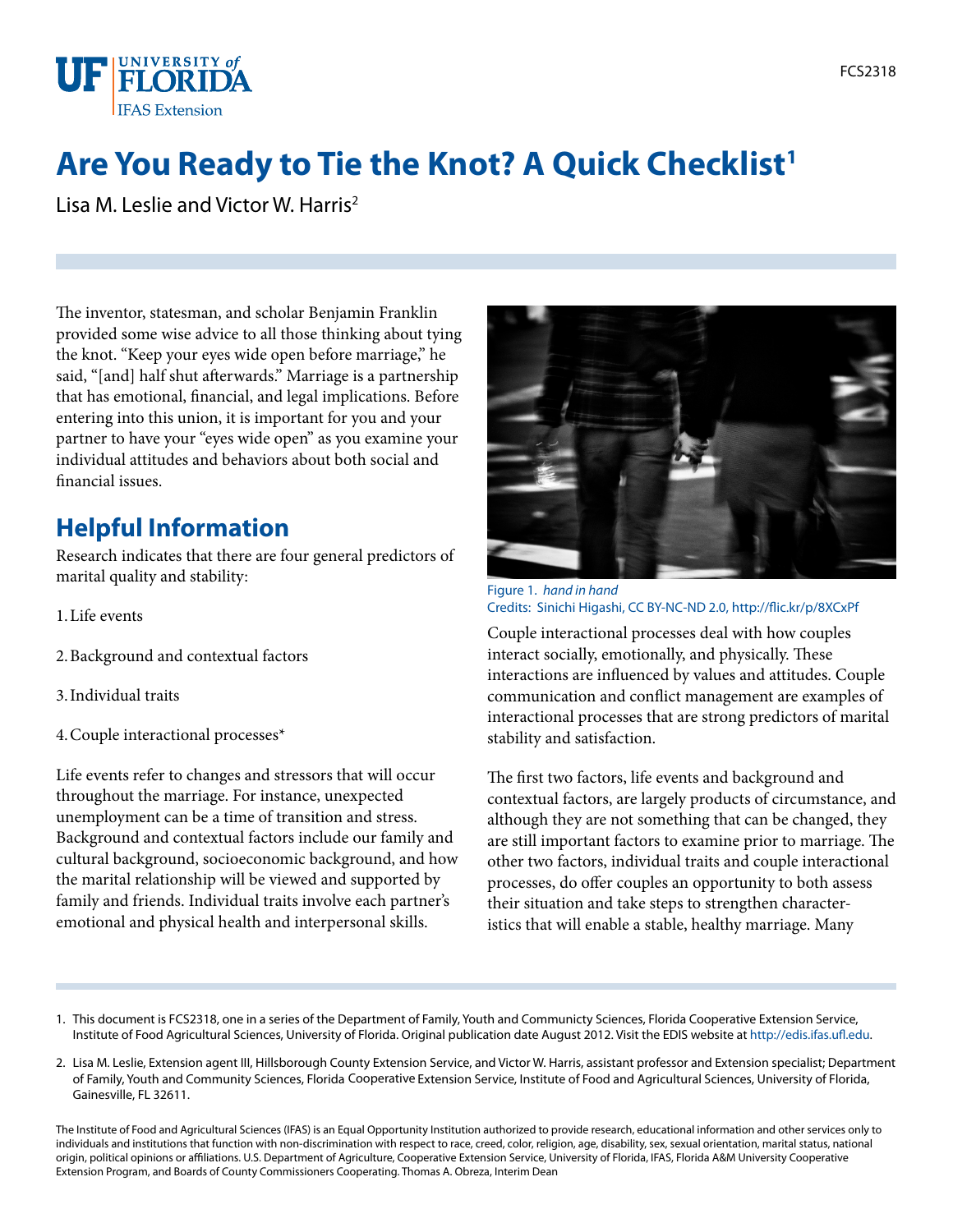educational, faith-based, and secular counseling agencies offer pre-marital assessment questionnaires that can help a couple examine relationship strengths and weaknesses.

### **Things You Can use**

By now, you probably have a pretty good idea about each other's likes and dislikes. Taking a realistic look at your shared perspectives about attitudes, goals, habits, communication, respect, children, finances, extended family, career goals, and lifestyle and health will help you to be sure you are right for each other. Consider the questions below and the impact they will have on your daily life, your long-term future together, and your ability to deal with the challenges that married life brings.

#### **Attitudes, Habits, and Goals**

- • How are you and your partner's attitudes and habits similar?
- • How are your attitudes and habits different?
- Do you understand how to effectively negotiate and manage differences?
- What are your goals and ideas regarding how to raise children?
- What are your financial goals?
- How will you manage your money together?
- • What are your attitudes regarding your responsibility toward your immediate and extended family?
- What are your individual career goals and how will they affect your marriage and future children?

#### **Communication and Respect**

Positive communication and mutual respect are critical to ongoing happiness in marriage. Because marital differences are common, it is how you will learn to manage these differences that will determine whether or not your marriage will be successful. John Gottman, a leading researcher in the area of marital success, identified four types of behavior that he deemed especially corrosive to a marriage. He called these behaviors the *Four Horsemen of the Apocalypse:* criticism, defensiveness, contempt, and stonewalling (i.e., refusing to communicate). For each of these behaviors, he suggests substituting a behavior that can lead to positive interaction:

- Complain instead of criticize. Can you make your feelings known without personal attacks?
- Avoid defensiveness. Are you able to take responsibility for problems and avoid counter-complaining?
- Show affection and not contempt. Do you appreciate each other and express this appreciation both verbally and through positive body language when communicating?
- Can you both talk about challenges and problems openly and avoid stonewalling?

#### **Children**

- Do you plan to raise children together?
- If your partner already has children, what role will you play in their lives?
- Do you have similar or different ideas about parenting?
- How will parenting responsibilities be shared?
- Will there be a stay-at-home parent?
- • Will one person be expected to put parenting first and a job or career second?
- Have you discussed the impact children will have on your finances? time? emotions?

#### **Finances**

- • Do you and your partner have similar or different attitudes towards money?
- Do you have some common financial goals?
- • What level of debt is each partner bringing to the relationship?
	- Are any of these debts past due debts?
	- How will these debts be paid once you are married?
- • What financial assets will each partner bring to the relationship and how will these assets be shared?
- How will accounts be handled?
	- Will you have joint or separate accounts?
	- Will you have a household account?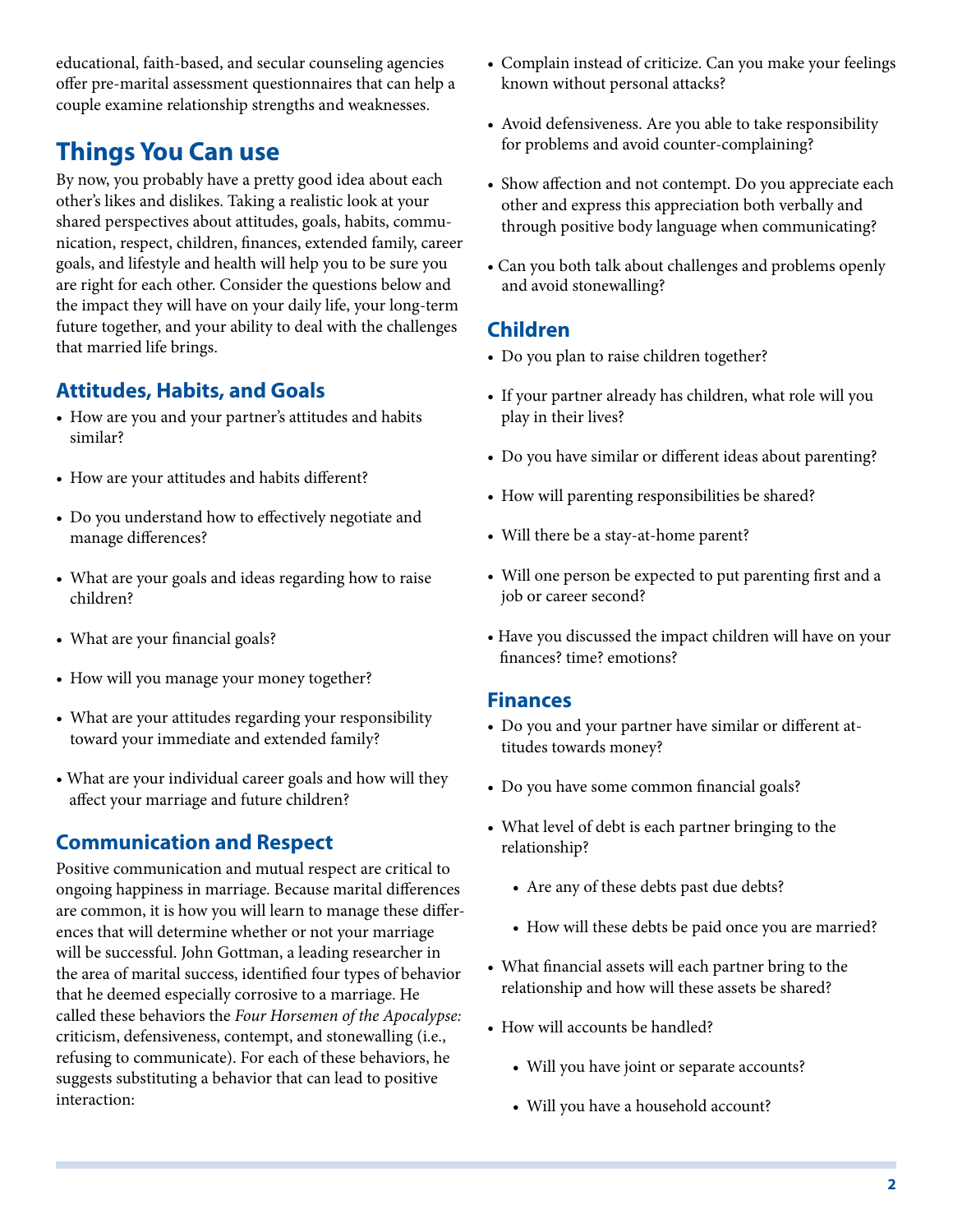- If both partners earn income, have you discussed which expenses each person will be responsible for paying?
	- Will expenses be split 50/50?
	- • Will each partner contribute in proportion to their income?
	- • Will specific expenses be designated to each partner?
	- Once married, will there need to be joint discussion before purchases over a certain dollar amount are made?
- Have you developed a budget sketch that includes spending, saving, and investing?
- Will finance chores such as record-keeping, bill paying, and account tracking be shared or will one person handle them? If only one person handles the financial chores, is there a plan to keep the other partner informed?

### **Extended Family**

- • Do you both have similar or different attitudes towards family involvement in your life?
- What family financial obligations does each partner have?
	- • Does either partner help a parent or sibling with their finances?
	- • Do one or both partners have child support obligations?

#### **Career**

- What are your individual career goals and how will they affect your daily life and long-term future together?
- If needed, would you or your partner be prepared to relocate to fulfill career goals?

#### **Health**

- Have you looked realistically at your physical and mental health, and how your health status will affect your life together?
- Have you discussed health care directives?
- How will you foster positive mental health traits such as positive self-concept, good self-esteem, commitment, and social opportunities that can contribute to a successful marriage?

• What will you do to overcome negative mental health traits such as impulsiveness, uncontrolled anger, compulsiveness, anxiety, and depression that could lead to potential marital problems?

The questions above can help you investigate attitudes, beliefs, and plans for the future. The goal is to honestly assess your individual characteristics, background, and how you interact as a couple. As you assess these characteristics, you may be able to get an idea as to how life as a married couple will proceed. Take a minute below and list several strengths of your relationship that you would like to continue doing (see Table 1). Then, based on your answers to the questions above, list a few items you would like to work on. Put this list somewhere you will see it every day. Good luck, remember to enjoy the journey!

### **Sources**

Baugh, E.J., & Humphries, D. (2010). *Can we talk? Improving couples' communication*. Gainesville, FL: Cooperative Extension Service, Institute of Food and Agricultural Sciences, University of Florida. 4 pages, FCS2178. EDIS: <http://edis.ifas.ufl.edu/fy044>

Douglas, D. (2010). *Your money matters*. Gainesville, FL: Cooperative Extension Service, Institute of Food and Agricultural Sciences, University of Florida. 4 pages, FCS 2180. EDIS: <http://edis.ifas.ufl.edu/fy046>

Gottman, J.M. (1994). *Why marriages succeed or fail.* New York: Fireside.

Hale, L. (2012). *Successful versus failing marriages: The difference is in managing the differences*. Retrieved June 18, 2012 from: [http://strongermarriage.org/htm/married/](http://strongermarriage.org/htm/married/managing-differences) [managing-differences](http://strongermarriage.org/htm/married/managing-differences)

Halford, W. K., Markman, H. J., Kling, G. H., & Stanley, S. M. (2003). Best practice in couple relationship education. *Journal of Marital and Family Therapy*, 29(3) 385–406.

Harris, V.W. (2012) *Nine important communication skills for every relationship*. Gainesville, FL: Cooperative Extension Service, Institute of Food and Agricultural Sciences, University of Florida. 4 pages. FCS2315. EDIS: [http://edis.](http://edis.ifas.ufl.edu/fy1277) [ifas.ufl.edu/fy1277](http://edis.ifas.ufl.edu/fy1277)

Harris, V.W. (n.d.). *Preparation for dating: A quick checklist*. Retrieved June 15, 2012 from: [http://strongermarriage.org/](http://strongermarriage.org/htm/dating/preparation-for-dating) [htm/dating/preparation-for-dating](http://strongermarriage.org/htm/dating/preparation-for-dating)